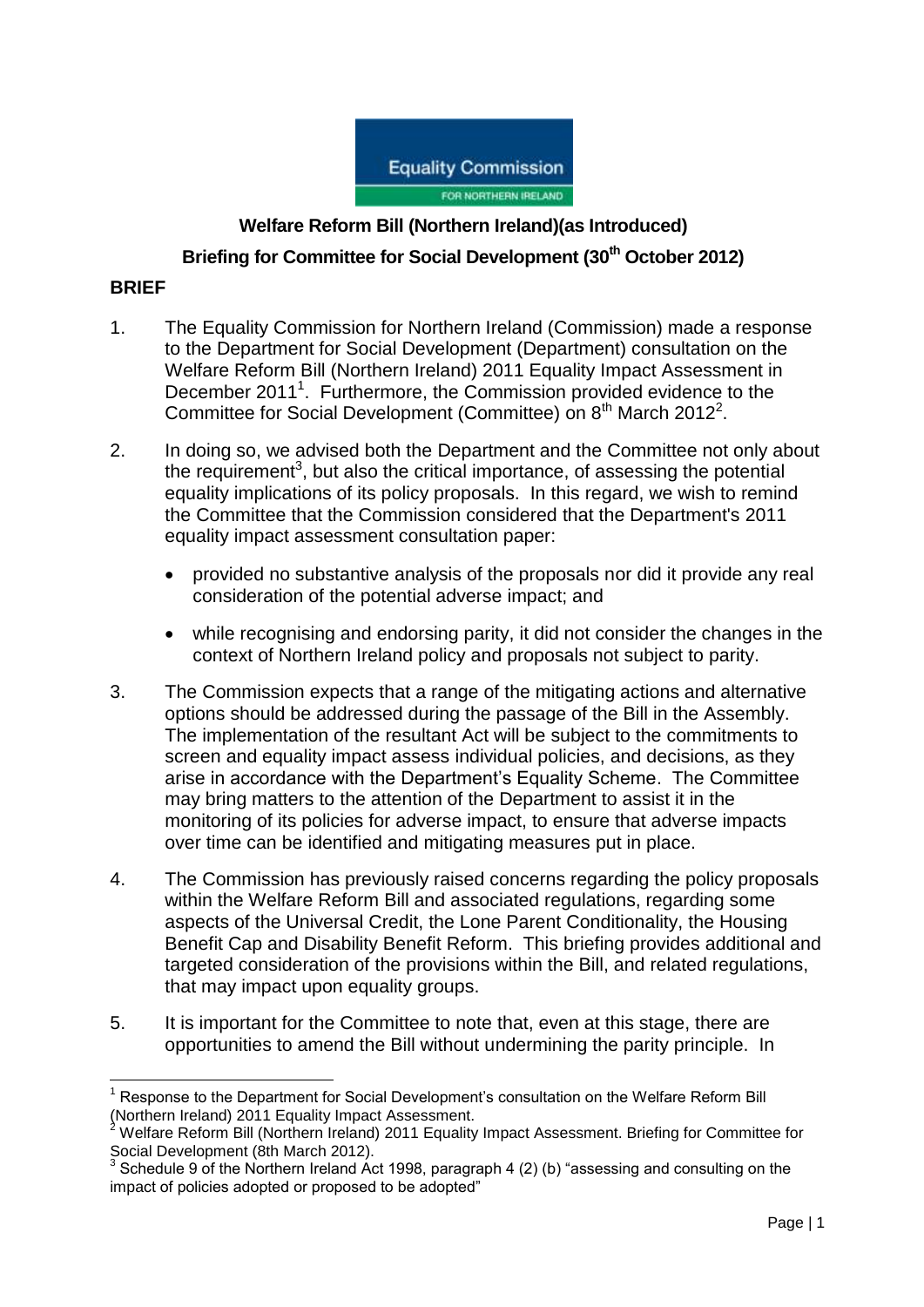effect parity means maintaining a single system of social security, but not necessarily one that has the exact same regulations and operational procedures. In this regard, the Minister for Social Development has already demonstrated this potential, through his statement to the Northern Ireland Assembly, 22 October 2012, by negotiation with Lord Freud, that he has secured changes to allow: the housing cost element of Universal Credit to be paid direct to landlords rather than the customer; the payment of Universal Credit to be split between two parties in the household; and the payment of Universal Credit on a twice monthly basis. The Commission welcomes these changes along with the delay in the implementation of Universal Credit until April 2014. The Commission considers that other mitigating measures should be put in place to address outstanding adverse equality impacts stemming from the Bill. In respect to specific clauses within the Bill, the Committee may wish to:

# **Payment to the Primary Carer**

 consider that the entire payment of Universal Credit should be made to the primary carer, usually the mother of children, rather than to be split between two parties within the household. (Clause 7)

### **Standard Disability Premium**

 consider whether the removal of the direct link between receipt of the "Standard Disability Premium" addition to Income Support for those in receipt of Disability Living Allowance under Personal Independent Payments will result in loss of income for claimants at either the enhanced or standard rate. The Committee could ask the Department why the "Standard Disability Premium" addition to Income Support is not considered within this clause under the extra elements to the standard allowance within Universal Credit. (Clause 12)

### **Passport Benefits**

 seek clarification regarding access to, and entitlement of, passport benefits taking account of changes to the benefit system as well as other wider benefits such as the operation of the Blue Badge Scheme etc.

#### **Online Systems & Accessibility**

 seek assurances from the Department that the development of the online system for Universal Credit will contain a range of safeguards against any immediate adverse impact on claimants where information relating to claimant"s entitlements is wrongly calculated or recorded outside the control of the claimant. The Committee should ask the Department what action has already been taken or being taken in this regard.

#### **Claimant Commitment**

• seek clarification from the Department regarding the requirement for a claimant or "both members of a couple" to enter into a claimant commitment as part qualification criteria for Universal Credit. (Clause 14)

#### **Lone Parent Conditionality**

 determine what measures are in place to provide support to parents with young children to meet the conditionality requirements of entitlement for Universal Credit / Income Support, and for those parents belonging to the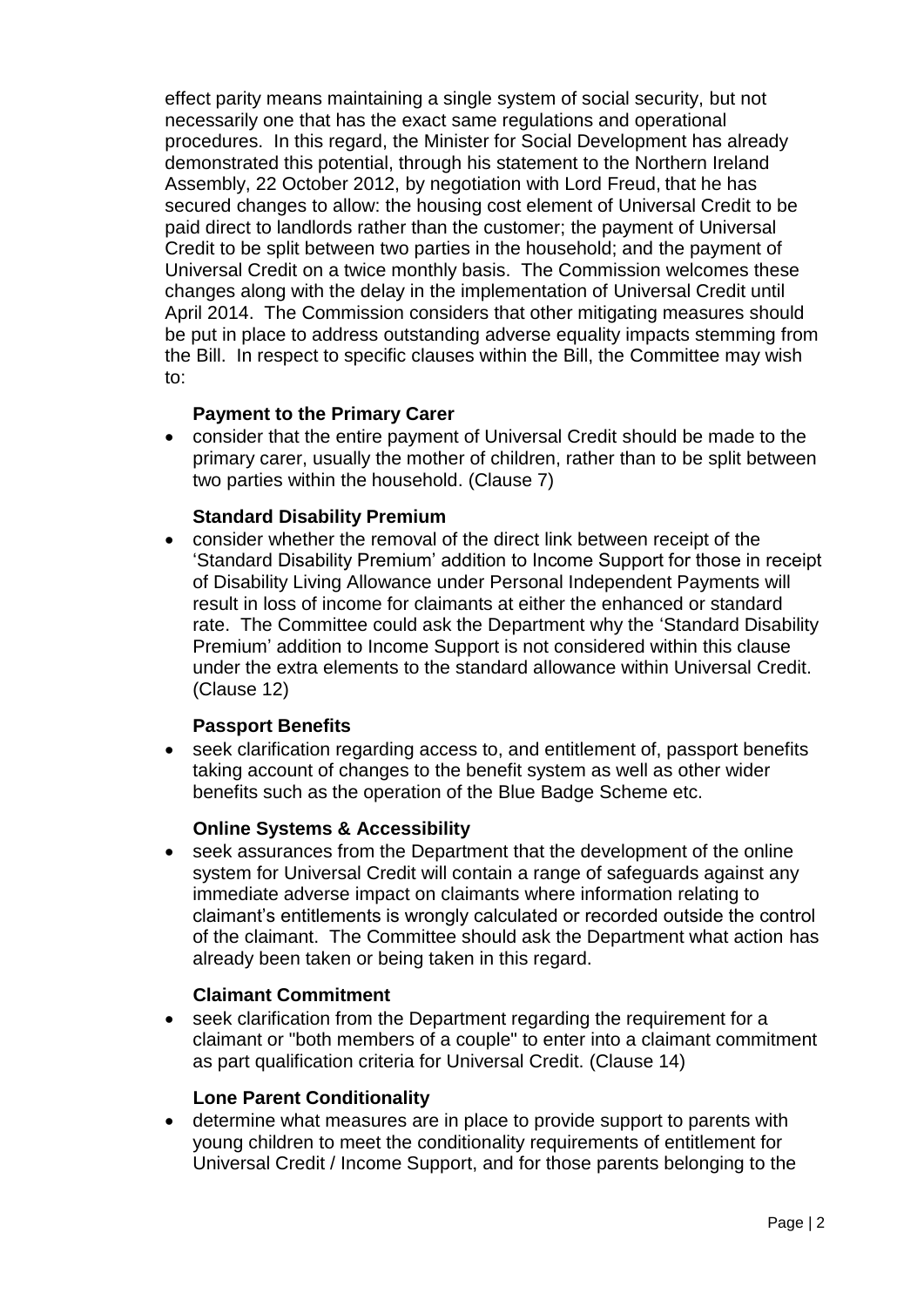Employment Support Allowance work-related activity group. (Clauses 13 to 18, 21 to 27 and Clauses 58 and 59)

# **Pension Credit Entitlement for Couples**

 seek clarification as to whether a claimant reaching the qualifying age for Pension Credit will be subject to the conditions and sanctions associated with entitlements of Universal Credit until their partner reaches the qualifying age requirement for Pension Credit. The Committee could also seek assurances that this clause will not result in the loss of income for couples where one partner has not yet reached the qualifying age for Pension Credit. (Clause 32, Schedule 2)

### **Work Capacity Assessment**

 determine what measures will be taken for the implementation of Work Capability Assessments for work-related activity, under the Universal Credit, taking into account the failings of the similar assessment process for the transition from Incapacity Benefit to the new Employment Support Allowance, to ensure that fair, appropriate and individualised assessment processes and practices are put in place in Northern Ireland. (Clause 38)

#### **Pilot Projects for Implementation of Universal Credit**

 determine what measures are in place to assess the effectiveness of the implementation of Universal Credit, including proper consideration of any adverse equality impacts, for example, what independent review and monitoring frameworks are in place to assess the outcome and impact of the implementation of Universal Credit. (Clause 42)

#### **Penalties**

• ask the Department to outline what steps have been taken to ensure that disabled people / older people are not unduly penalised for failing to meet the requirements of entitlement for Job Seekers Allowance by taking account of claimant"s individual circumstances. (Clause 47)

### **Housing Benefit and Under-Occupancy**

- whether assessments for Housing Benefit will fully take into account the needs (and rights) of tenants who are disabled, or who are separated from their partners and require additional rooms to respectively accommodate their carers and children. Furthermore, whether assessments for Housing Benefit will fully take into account of the tenants' ability to move to new accommodation considering the separate nature of social housing in Northern Ireland. The committee may wish clarification that tenants under these circumstances will not be placed under financial hardship. (Clause 69)
- 6. Finally, under Clause 33, the Department has the power, by regulations, to make such consequential, supplementary, incidental or transitional provision in relation to any provision of Part 1, Universal Credit, of the Bill, as the Department considers appropriate. These regulations may amend, repeal or revoke any statutory provision (whenever passed or made). The Commission recommends that the Committee regularly keeps under review the implementation and operation of Universal Credit in Northern Ireland, cognisant of developments in Great Britain, and where necessary takes action to ensure its operation is reflective of the unique circumstances in Northern Ireland, with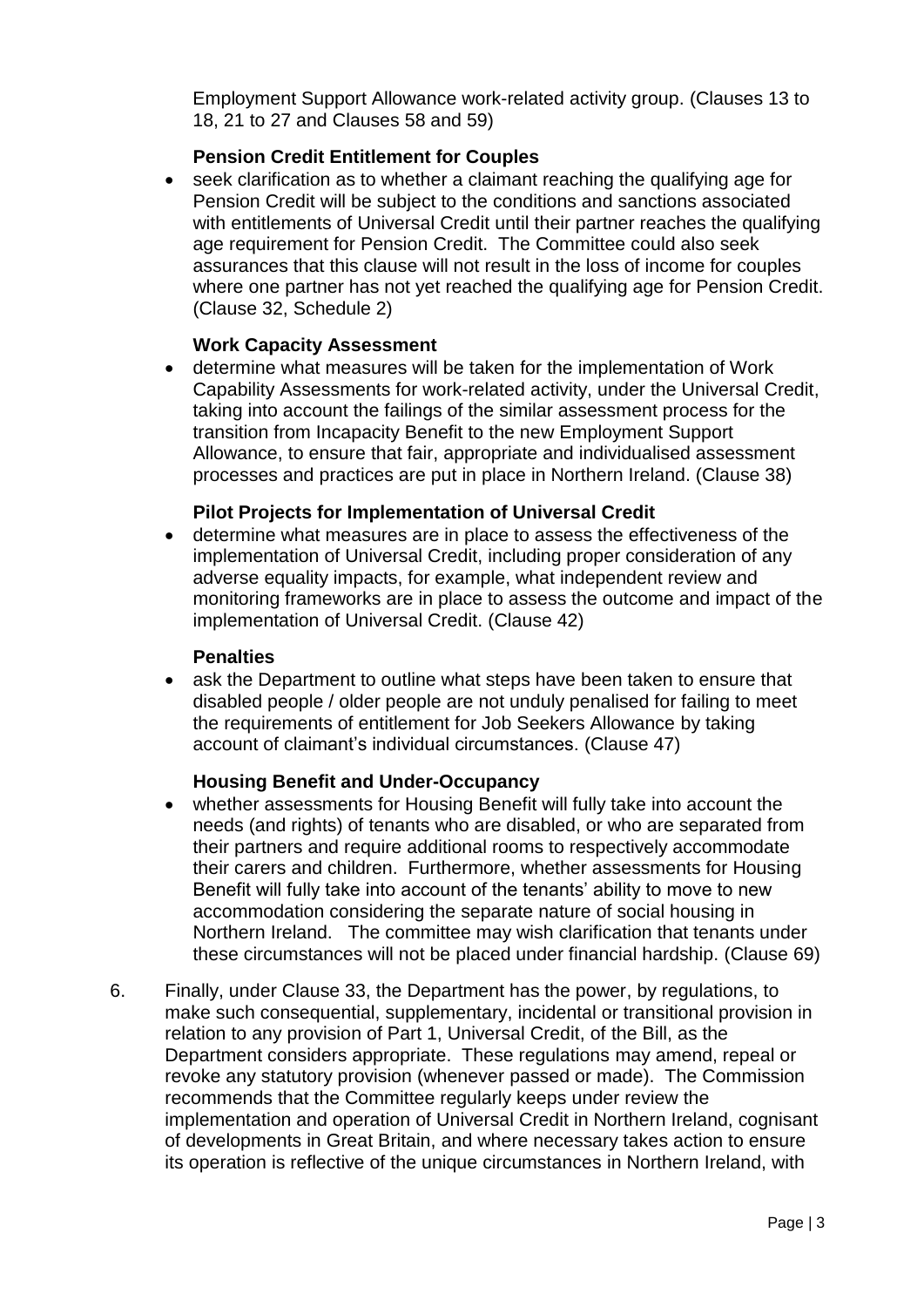particular regard to its impact upon equality groups under Section 75 of the Northern Ireland Act 1998.

7. The considerations we ask the Committee to address are further outlined within Annex 1; the Equality Commission for Northern Ireland's remit is outlined in Annex 2.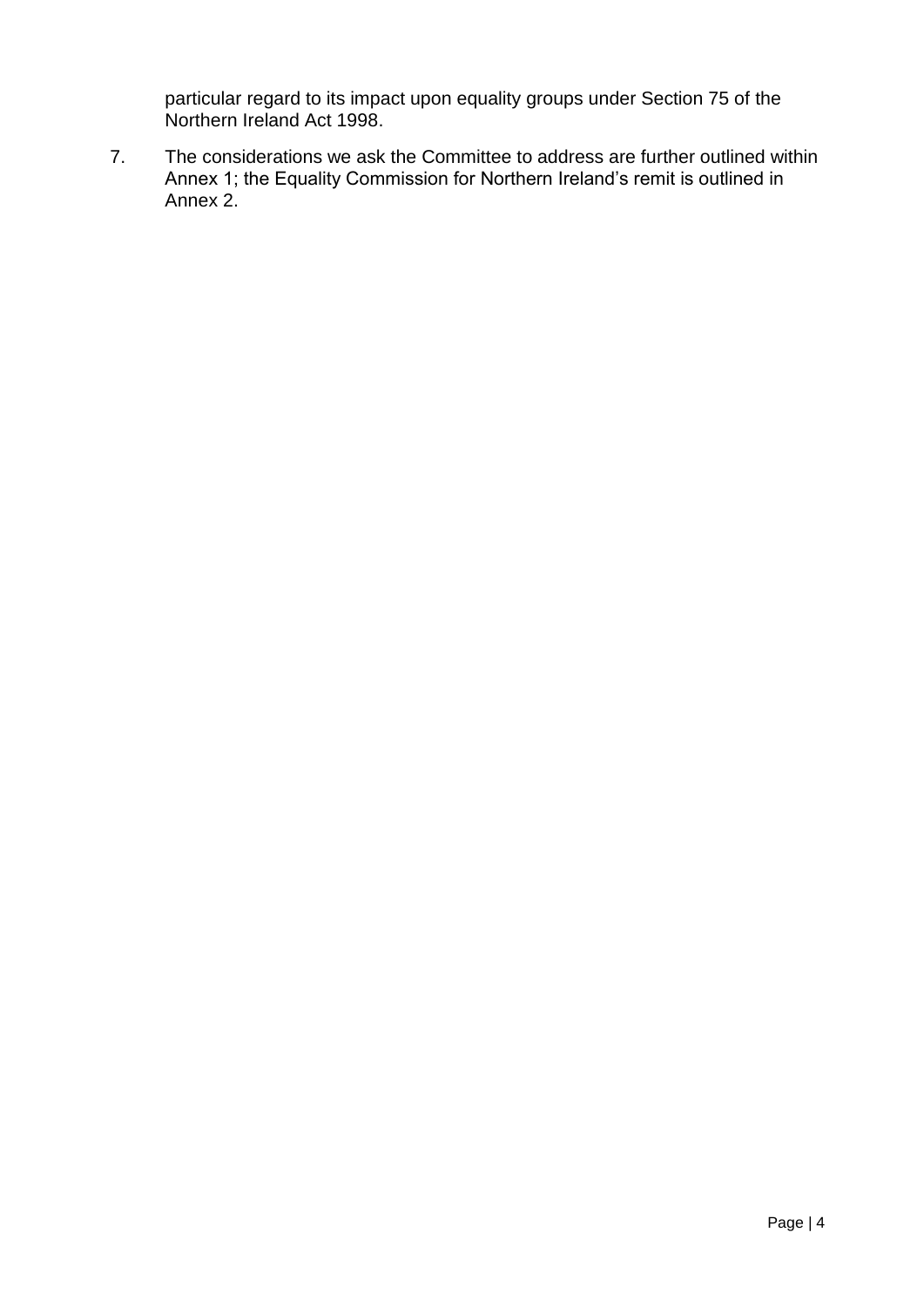# **ANNEX 1**

# **Introduction**

8. The Committee is asked to note that the Commission"s evidence is not concerned generally with the particular wording of the clauses in the Bill. Rather, the Commission addresses the detrimental and adverse impacts of the subject specific clauses identified within the Bill in relation to the promotion of equality of opportunity. Many of the clauses within the Bill are bound by regulations which detail the intended and actual effect of these clauses. In this regard, the Commission is not aware of the Department"s considerations. For example, the outcome of two recent public consultations on the Personal Independence Payments. Therefore, our evidence is presented to highlight our overarching concerns with the Bill, recommending amendments where appropriate to lessen adverse impact on the relevant Section 75 equality groups.

# **PART 1 UNIVERSAL CREDIT, CHAPTER 1 ENTITLEMENTS AND AWARDS**

### **'Awards' – Clause 7 – Basis of awards**

- 9. **The Committee may wish to consider that the entire payment of Universal Credit should be made to the primary carer, usually the mother of children, rather than to be split between two parties within the household.**
- 10. We remain concerned that the Bill does not identify the negative impact on women with respect to the payment of Universal Credit. The payment of the new Universal Credit to the main earner following joint claim and joint assessment will, in many instances, leave women without income. Payment of benefit to women in their "caring for dependents role" was an important social security reform introduced in the 1970s, recognising that women more readily spend on children and household essentials. We expected the Department to consider this matter further and include a qualifying clause to that effect in the Bill.

## **'Elements of an award' - Clause 12 - Other Particular needs or Circumstances**

- 11. **The Committee should consider whether the removal of the direct link between receipt of the 'Standard Disability Premium' addition to Income Support for those in receipt of Disability Living Allowance under Personal Independent Payments will result in loss of income for claimants at either the enhanced or standard rate? The Committee should ask the Department why the 'Standard Disability Premium' addition to Income Support is not considered within this clause under the extra elements to the standard allowance within Universal Credit.**
- 12. This clause considers the amounts to be included in the Universal Credit award for other needs or circumstances which would be extra elements in addition to the standard allowance. The Commission understands this clause refers to additional income supplements for disabled people who are assessed as having limited capability for work or limited capability for work-related activity with reference to the existing "Severe Disability Premium". We note that this clause does not include an alternative provision for the "Standard Disability Premium"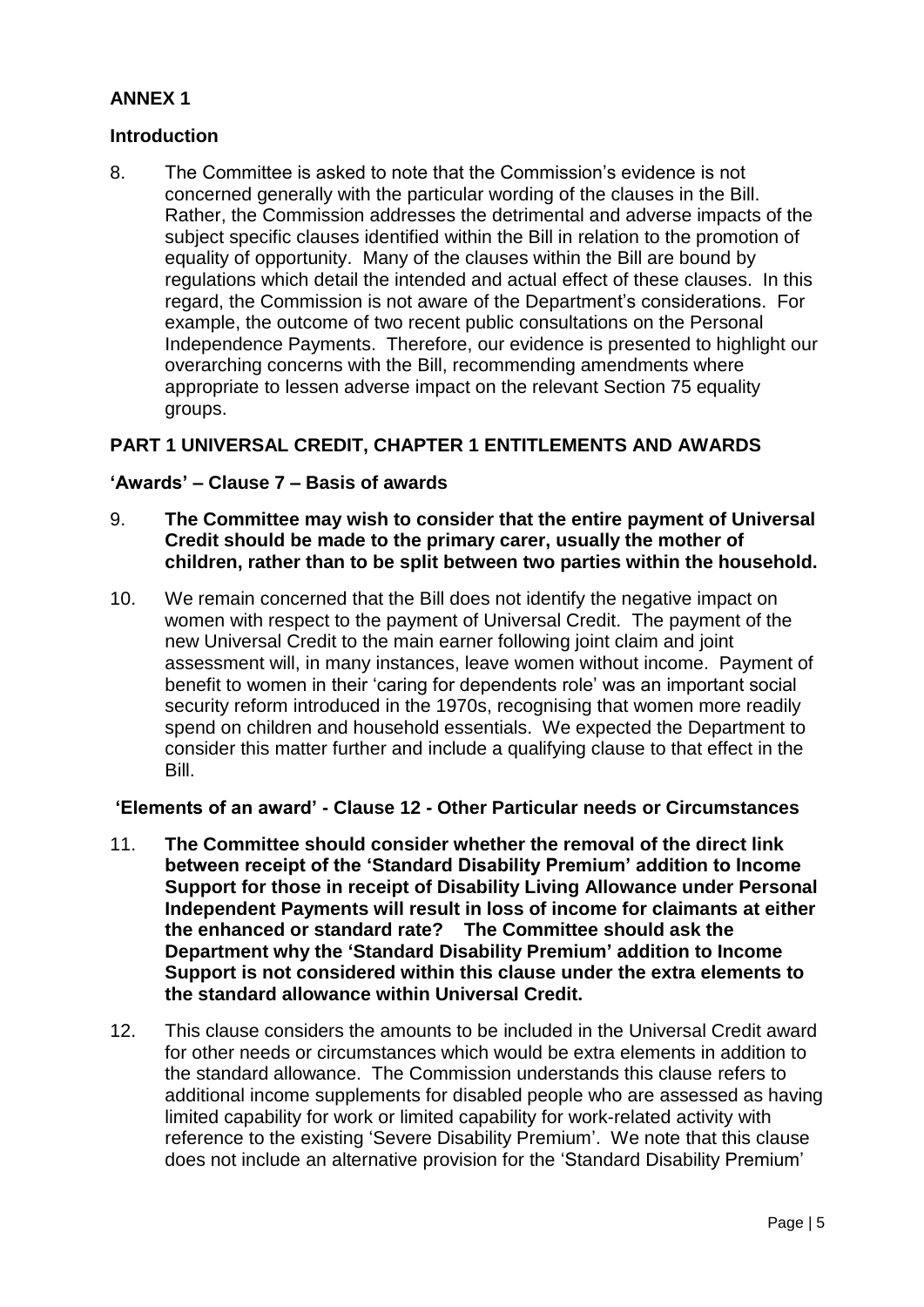addition to Income Support. We are concerned that this may result in loss of additional income for many disabled people.

13. We understand that this "Standard Disability Premium", which claimants would receive in addition to their Income Support, will no longer be directly linked to the receipt of the new Personal Independence Payments, as it is under the current system of Disability Living Allowance. We have already highlighted to the Department our concern that disabled people who qualify for entitlement to the Personal Independence Payments will be required to take an additional assessment for entitlement to additional income-related benefits which are currently automatically granted under the existing Disability Living Allowance framework<sup>4</sup>.

# **Additional Concerns:**

#### **Passport Benefits**

- 14. **The Committee may wish to seek clarification regarding access to, and entitlement of, passport benefits taking account of changes to the benefit system as well as other wider benefits such as the operation of the Blue Badge Scheme etc.**
- 15. Under the existing system, entitlement to Disability Living Allowance (DLA) and Attendance Allowance facilitates access to a range of other benefits which are vital to disabled claimants, such as Motability, Free Road Tax, Blue Badge Scheme, Income Support, and the Standard Disability Premium. We are concerned that there is insufficient detail on how passport benefits, plus other issues, such as childcare costs, carers' support allowance, rate rebates (in Northern Ireland) and mortgage interest support will be integrated into Universal Credit.

### **Payment of Benefits Online**

 $\overline{a}$ 

- 16. **The Committee may wish to seek assurances from the Department that the development of the online system for Universal Credit will contain a range of safeguards against any immediate impact on claimants where information relating to claimant's entitlements is wrongly calculated or recorded outside the control of the claimant. The Committee should ask the Department what action has been taken or is being taken in this regard.**
- 17. Action to ensure safeguards, and the provision of accurate and timely information, to claimants is important. This is particularly important as many equality groups in Northern Ireland may exhibit lower internet usage than the general population. In recent research carried out on behalf of the Commission, it reported that there is clear evidence that there are large areas of information which are inaccessible to disabled people, see for example RNID and BDA

<sup>&</sup>lt;sup>4</sup> Equality Commission response to DSD Draft Consultation on DLA Reform and Personal Independence Payment (PIP) – Completing the Detailed Design (2012), and Equality Commission response to DSD consultation on Personal Independence Payment (2012) [http://www.equalityni.org/sections/default.asp?secid=8&cms=Publications\\_Disability\\_consultation+respo](http://www.equalityni.org/sections/default.asp?secid=8&cms=Publications_Disability_consultation+responses&cmsid=7_33_229&id=229) [nses&cmsid=7\\_33\\_229&id=229](http://www.equalityni.org/sections/default.asp?secid=8&cms=Publications_Disability_consultation+responses&cmsid=7_33_229&id=229)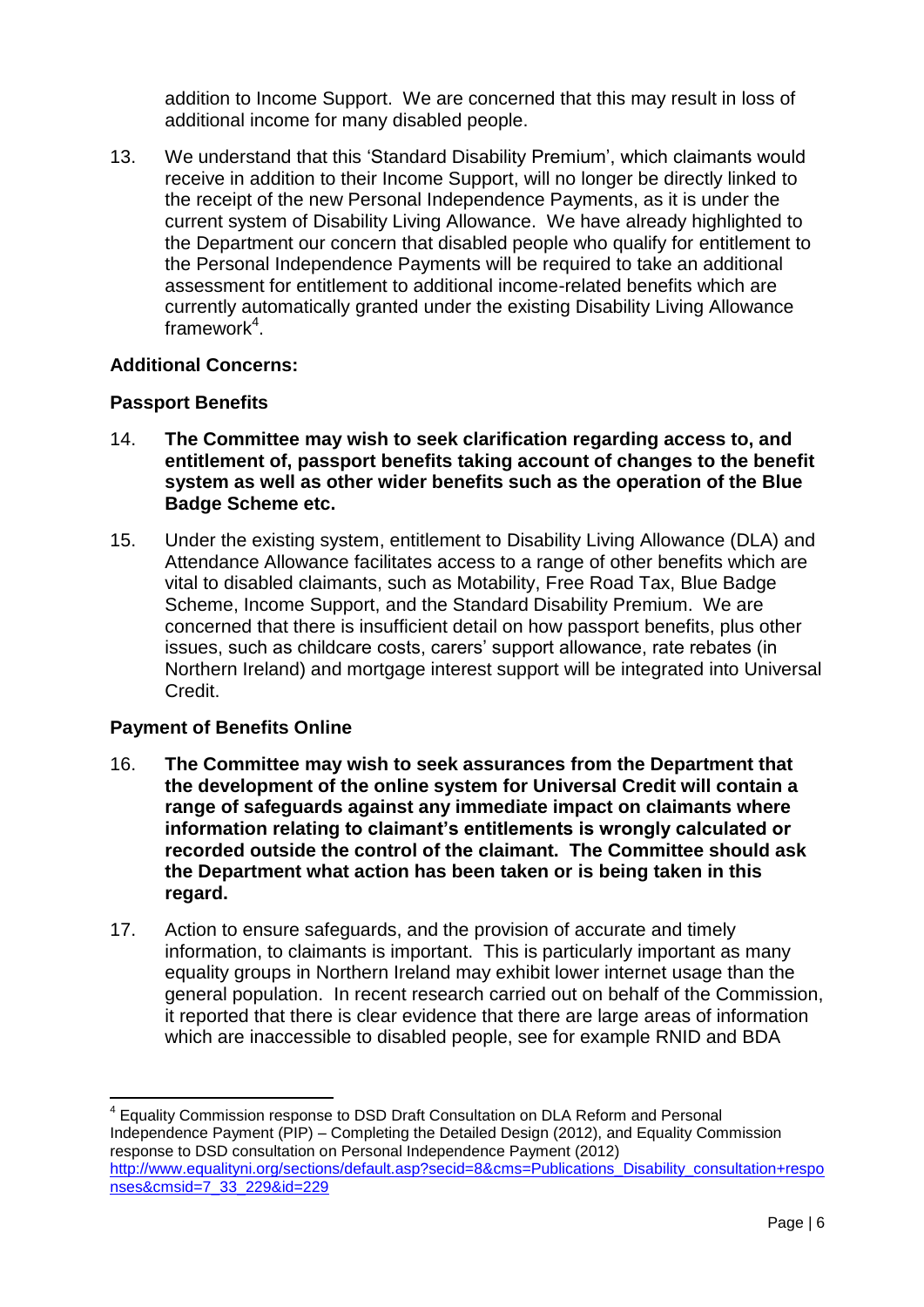$(2009)^5$  and the ECNI  $(2008)^6$ , and it is particularly disappointing that a primary source of information, the internet, is underused by disabled people. A 2011 survey on internet usage by the Office for National Statistics (ONS)<sup>7</sup> revealed that in Northern Ireland, participants with a DDA $^8$  defined disability (46.3%) were much less likely than non disabled people (77.4%) to have "ever used the internet". The figures also reveal that internet usage amongst disabled people in Northern Ireland is less than the average in the UK for people with a DDA defined disability (63.8%) $^9$ .

# **PART 1 UNIVERSAL CREDIT, CHAPTER 2 CLAIMANT RESPONSIBILITIES**

# **'Introductory' - Clause 14 - Claimant Commitment**

- 18. **The Committee may wish to seek clarification from the Department regarding the requirement for a claimant or "both members of a couple" to enter into a claimant commitment as part qualification criteria for Universal Credit.**
- 19. This provision may have an impact upon for those with dependents and for women who are typically the primary carers in many households. We are concerned that if only one member of a couple accepts the claimant commitment and the other refuses, then both parties may be penalised. We believe this clause may have an unintentional adverse effect particularly when children are involved.

#### **'Work-related requirements: supplementary' - Clause 25: compliance with requirements and 'Reduction in benefits' - Clause 26: Higher-level sanctions and Clause 27: Other sanctions**

20. **The Commission urges restraint in the blanket application of these sanctions and recommends that each case should be considered on its own merits taking into account the Departments equality obligations under Section 75 and the Disability Discrimination Act 1995 (as amended).**

**'Introductory', 'Work-related requirements', Application of work-related requirements', 'Work-related requirements: supplementary' and 'Reduction in benefits' – Clauses 13 to 18, 21 to 27 and Clauses 58 and 59**

### 21. **The Committee may wish to determine what measures are in place to provide support to parents with young children to meet the conditionality**

 $\overline{\phantom{a}}$ 

 $6$  ECNI (2008) 'Formal Investigation under the Discrimination legislation to evaluate the

 $<sup>5</sup>$  RNID and BDA (2009) 'Access to Public Services for Deaf Language users'</sup>

accessibility of Health Information in Northern Ireland for people with a Learning Disability,

June 2006 to December 2007' See [http://www.equalityni.org/archive/pdf/FormalInvestDisability\(Full\).pdf](http://www.equalityni.org/archive/pdf/FormalInvestDisability(Full).pdf)

Office for National Statistics (2011) (ONS) 'Internet Access Quarterly Update 2011, Q1, http://www.statistics.gov.uk/StatBase/Product.asp?vlnk=5672 Note; The disaggregated

figures for disabled people in Northern Ireland contained in the raw data for this surveywere unpublished and were obtained by Disability Action from the ONS in May 2011

<sup>&</sup>lt;sup>8</sup> Disability Discrimination Act (DDA)1995 as amended by the Disability Discrimination(Northern Ireland) Order 2006

<sup>9</sup> Disability programmes and policies: How does Northern Ireland measure up? Monitoring Implementation (public policy and programmes) of the United Nations Convention on the Rights of Persons with Disabilities ("UNCRPD") in Northern Ireland. Full Report. Harper, C., McClenahan, S., Byrne, B., & Russell, H. (Disability Action). Equality Commission for Northern Ireland, Belfast (2012). <http://www.equalityni.org/archive/pdf/UNCRPDFullReportFINAL260112.pdf>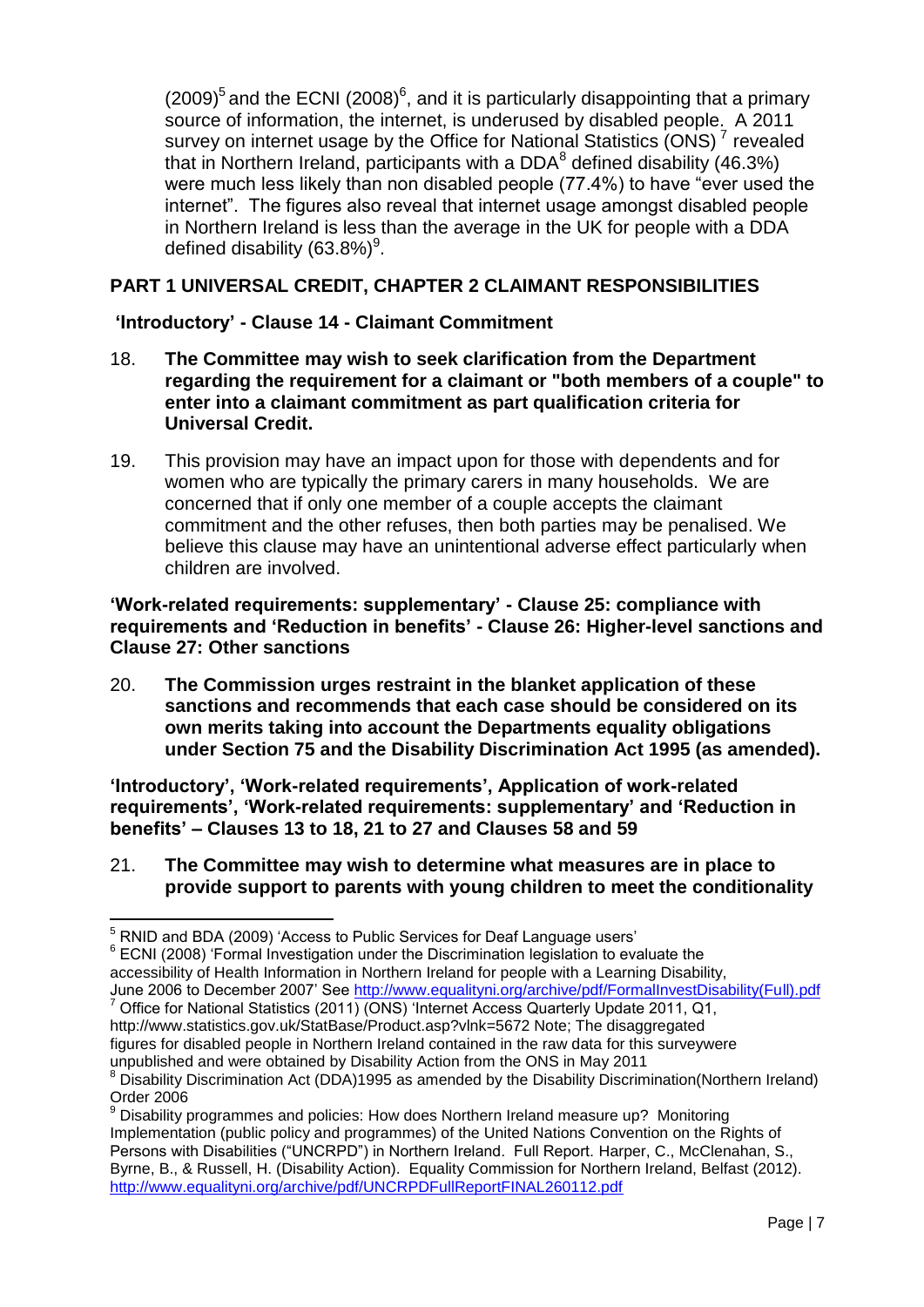**requirements of entitlement for Universal Credit / Income Support, and for those parents belonging to the Employment Support Allowance workrelated activity group.**

- 22. Here, we are concerned with Clauses 13-18, 21-27 58 and 59, and the Lone Parent Conditionality in respect of entitlement to Universal Credit / Income Support and Employment Support Allowance. The Commission is concerned that the lone parent conditionality, and the lack of appropriate, accessible and affordable childcare in Northern Ireland, may restrict<sup>10</sup> a claimant's ability to seek education and training opportunities and may undermine, or run counter to, the plan within the Northern Ireland Executive"s Economic Strategy to "improve the skills and employability of the entire workforce so that people can progress up the skills ladder, thereby delivering higher productivity and increased social inclusion".
- 23. The Assembly needs to provide the appropriate support infrastructure to assist lone parents into work, such as affordable and flexible childcare to help lone parents find sustainable employment.<sup>11</sup> The Committee should note that the statutory obligation to provide childcare is applicable only to England, Scotland and Wales. For example, unlike England and Wales where the Childcare Act 2006 imposes a duty on local authorities to identify and meet childcare needs, Northern Ireland has no corresponding childcare legislation, where both the availability and affordability of childcare does not meet the demand or the needs of local families<sup>12</sup>.

# **PART 1 UNIVERSAL CREDIT, CHAPTER 3 SUPPLEMENTARY AND GENERAL**

**'Supplementary and consequential' - Clause 32 – Supplementary and consequential amendments and Schedule 2: Universal credit: amendments**

- 24. **The Committee may wish to seek clarification as to whether a claimant reaching the qualifying age for Pension Credit will be subject to the conditions and sanctions associated with entitlements of Universal Credit until their partner reaches the qualifying age requirement for Pension Credit. The Committee could also seek assurances that this clause will not result in the loss of income for couples where one partner has not yet reached the qualifying age for Pension Credit.**
- 25. We are concerned about the qualifying criteria for Pension Credit. In that, a member of a couple who has attained the qualifying age for Pension Credit may

 $\overline{a}$  $10$  NI Welfare Reform Group Briefing Paper - Welfare Reform Bill, Second Reading House of Lords July 2011 page 4 - Evidence suggests that forcing lone parents of children under 5, the majority of whom are as the consultation paper acknowledges are women, would have an adverse impact on both the parent and the child / and older siblings - limiting educational and training opportunities to enable good quality work opportunities as opposed to a low pay unskilled job, as well address the need for quality child care that meets the 'best interests' of the child. It should also be noted the correlation between low income families and the increased likelihood of child poverty. Save the Children research points out that 21% of children in Northern Ireland live in persistent child poverty which is double the GB percentage rate, and severe child poverty stands at 40,000, almost 10%.

<sup>&</sup>lt;sup>11</sup> NI Welfare Reform Group Briefing Paper - Welfare Reform Bill, Second Reading House of Lords July 2011 page 4

<sup>&</sup>lt;sup>12</sup> Employers for Childcare Charitable Group (2011): Northern Ireland Childcare Cost Survey 2011 [http://vouchers.employersforchildcare.org/media/Website%20Version%20-](http://vouchers.employersforchildcare.org/media/Website%20Version%20-%20Childcare%20Cost%20Survey%202011.pdf) [%20Childcare%20Cost%20Survey%202011.pdf](http://vouchers.employersforchildcare.org/media/Website%20Version%20-%20Childcare%20Cost%20Survey%202011.pdf)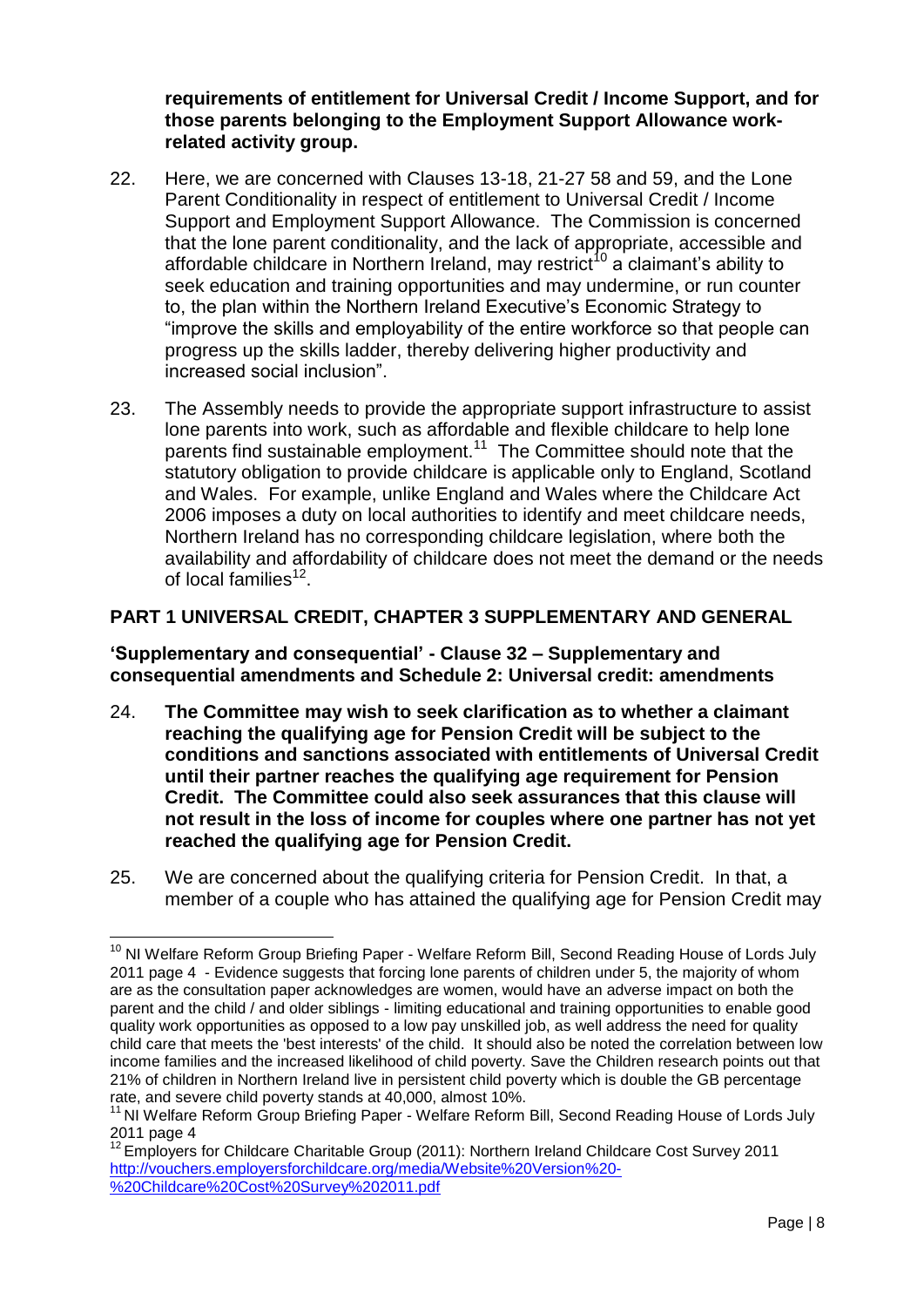not receive it until their partner has reached the same qualifying age. We recommend that the Committee reviews this provision for the purpose of clarifying its intended effect. It is not clear whether those claimants who reach the state pension age are prevented from claiming Pension Credit because of the age status of their partners when their partners continue to be subject to requirements / conditionality of entitlement for Universal Credit.

# **'General' - Clause 38 - Capability for work or work-related activity**

- 26. **The Committee may wish to determine what measures will be taken for the implementation of Work Capability Assessments for work-related activity, under the Universal Credit, taking into account the failings of the similar assessment process for the transition from Incapacity Benefit to the new Employment Support Allowance, to ensure that fair, appropriate and individualised assessment processes and practices are put in place in Northern Ireland.**
- 27. The Commission strongly recommends a review of all procedures in determining a person"s capability for work-related activity and employment, given the recent controversy and media attention<sup>13</sup> around the Work Capability Assessments for the transition from Incapacity Benefit to Employment Support Allowance. In any assessment of this nature, it should include evidence from the claimant as well as medical evidence from the claimant"s own doctor, or relevant medical professional, and not left solely at the discretion of an independent medical assessor who has no previous knowledge of the claimant"s health condition or personal circumstances. According to the Department's own figures, we note that approximately one third of Work Capability Assessments, in respect of the transition from Incapacity Benefit to Employment Support Allowance, are overturned on appeal<sup>14</sup>.

# **'Regulations' - Clause 42 – Pilot schemes**

- 28. **The Committee may wish to determine what measures are in place to assess the effectiveness of the implementation of Universal Credit, including proper consideration of any adverse equality impacts, for example, what independent review and monitoring frameworks are in place to assess the outcome and impact of the implementation of Universal Credit.**
- 29. In respect to the pilot schemes of the regulations under Part I of the Bill, we recommend that the Committee considers this in the context of the ongoing statutory equality duties on the Department, to ensure that the information gained from any pilot schemes assists in the monitoring of policies for adverse impacts, in line with Equality Scheme commitments. The Commission expects that all matters decided upon during implementation of the provisions of the current Bill will be assessed according to the commitments in the Department"s Equality Scheme (or that of any other implementing organisation), particularly

 $\overline{a}$ <sup>13</sup> See "*Disability news roundup: Work capability assessment investigated*" for a snapshot of the discussion. [http://www.bbc.co.uk/blogs/ouch/2012/08/disability\\_news\\_roundup\\_work\\_c.html](http://www.bbc.co.uk/blogs/ouch/2012/08/disability_news_roundup_work_c.html)

<sup>&</sup>lt;sup>14</sup> "67% of Employment and Support Allowance appeals upheld in Department's favour" [http://www.northernireland.gov.uk/index/media-centre/news-departments/news-dsd/news-releases-dsd](http://www.northernireland.gov.uk/index/media-centre/news-departments/news-dsd/news-releases-dsd-august-2012/news-dsd-010812-esa-appeals-upheld.htm)[august-2012/news-dsd-010812-esa-appeals-upheld.htm](http://www.northernireland.gov.uk/index/media-centre/news-departments/news-dsd/news-releases-dsd-august-2012/news-dsd-010812-esa-appeals-upheld.htm)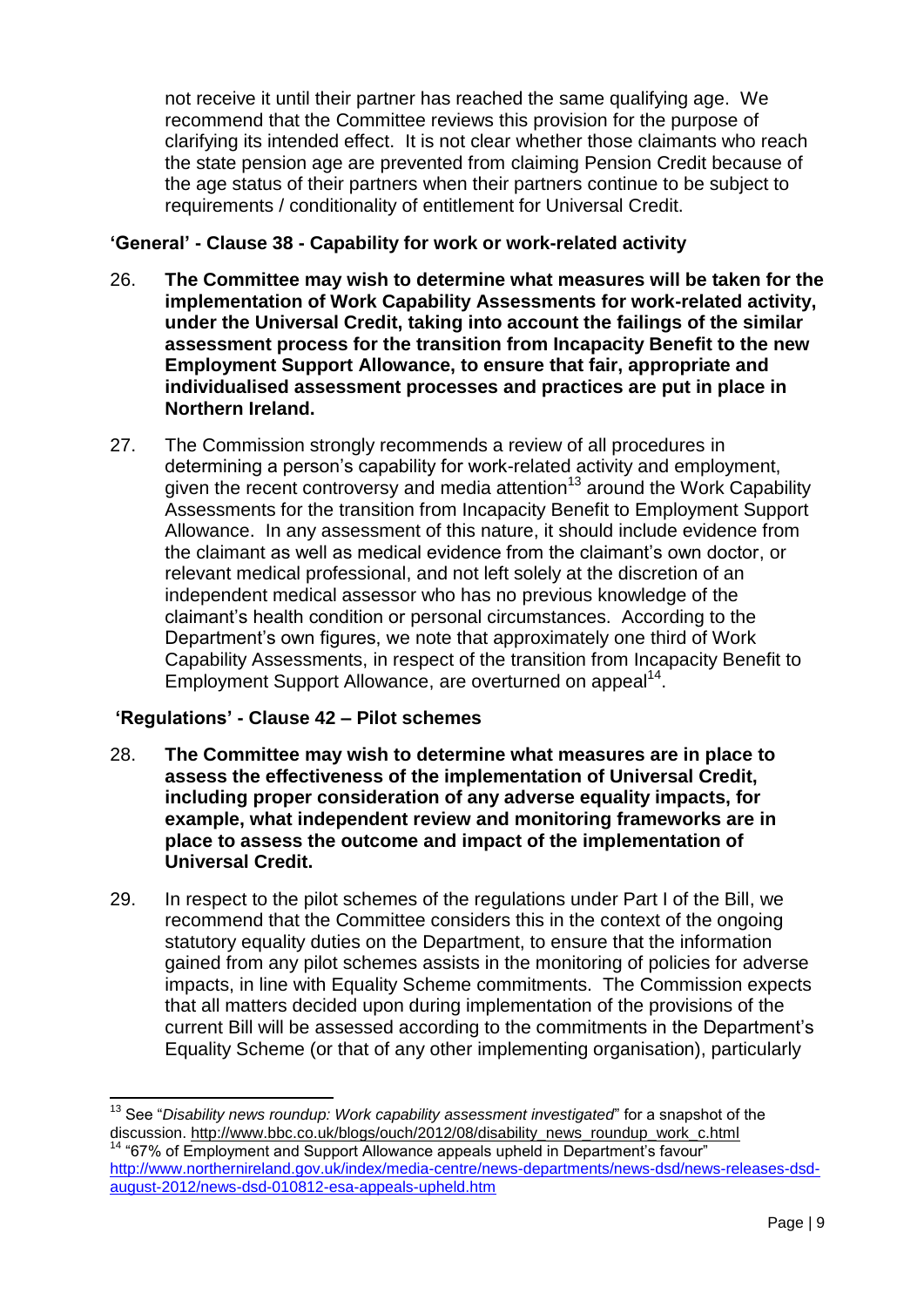the policies will be screened and if necessary, subject to an Equality Impact Assessment.

# **PART 2 WORKING-AGE BENEFITS, CHAPTER 1 JOBSEEKER'S ALLOWANCE**

**'Claimant responsibilities for interim period' – Clause 47 (and related clauses) - Sanctions**

- 30. **The Committee may wish to ask the Department to outline what steps have been taken to ensure that disabled people / older people are not unduly penalised for failing to meet the requirements of entitlement for Job Seekers Allowance by taking account of claimant's individual circumstances.**
- 31. The application of sanctions, as specified in Clause 47 of the Bill, should be considered on a case by case basis, and in light of the effects a person"s disability may have on that person in respect to failure to attend work-focused interviews, in leaving a job, and in refusing or failing to apply for a job. For example, a person with recognised mental health issues such as "depression" may be unable to meet all the conditions and requirements of entitlement during the timeframe in which their disability is symptomatic, and has an impact on their decision making abilities, in relation to accepting job opportunities and retaining employment etc. It is important that cases of this nature are considered on their individual merits and that sanctions are not applied without proper consideration of the individual claimant"s personal circumstances.

### **PART 3 OTHER BENEFIT CHANGES**

**'Housing benefit' - Clause 69 – Housing benefit: determination of appropriate maximum**

- 32. **The Committee may wish to ask whether assessments for Housing Benefit will fully take into account the needs (and rights) of tenants who are disabled, or who are separated from their partners and require additional rooms to respectively accommodate their carers and children. Furthermore, whether assessments for Housing Benefit will fully take into account of the tenants' ability to move to new accommodation considering the separate nature of social housing in Northern Ireland. The committee may wish clarification that tenants under these circumstances will not be placed under financial hardship.**
- 33. Clause 69 relates to the introduction of the size criteria into the calculation of housing benefit for working age tenants in the social rented sector. The Commission is concerned that the Department ensures that Housing Benefit assessments of disabled persons and separated parents, including those in similar situations, fully takes into account the needs (and rights) of these groups. Furthermore, the Commission is concerned in regard to a tenant"s ability to move may be severely restricted, due to the separate nature of social housing in Northern Ireland. Therefore, the tenant may be placed in financial hardship because of a reduction in benefits due to under occupancy.
- 34. In implementing this provision, consideration should be given to the individual circumstances of each claimant and the support networks available to them in the communities and localities in which they currently live. For example,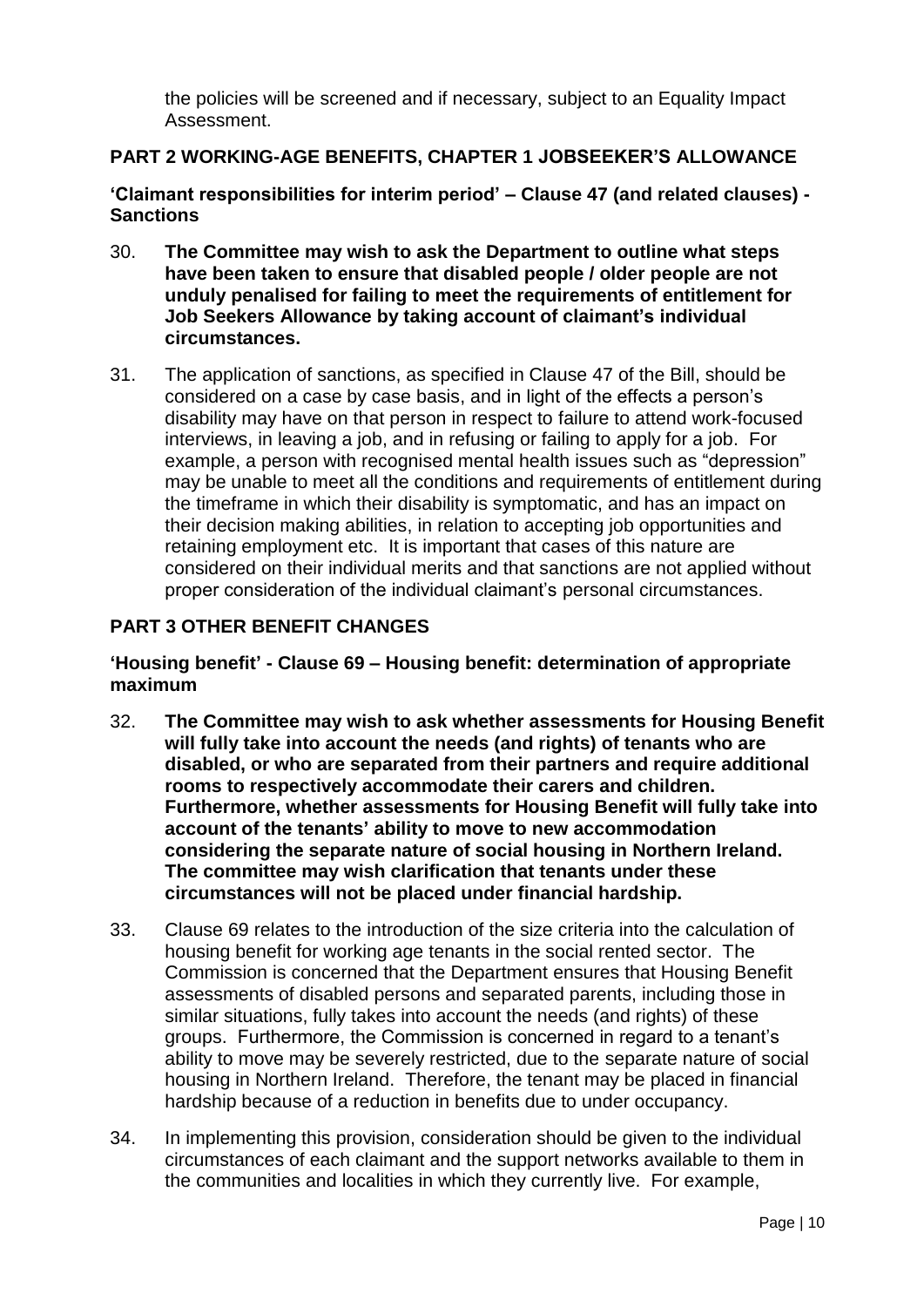informal support networks developed by disabled people to meet their day-today living and mobility requirements, in particular those disabled people who may not be entitled to the new Personal Independence Payments or any additional consideration as a result of changes to their benefit entitlement status may still require additional rooms to meet their care / support requirements to deal with the affects of their disability.

35. The Commission recommends that the Department delay implementation of this provision / clause until appropriate housing stock is available to facilitate this provision, through the implementation of the current draft Housing Strategy<sup>15</sup>. The Minister has acknowledged in previous statements to the Assembly that the Northern Ireland housing infrastructure cannot accommodate claimants affected by this provision, in particular, those claimants who require 1-2 bedroom accommodation<sup>16</sup>.

# **'Social fund' - Clauses 70, 72 and 73 - Ending of discretionary payments, Determination of amount or value of budgeting loan and Community care grants**

36. These clauses refer to the ending of discretionary payments from the "existing Social Fund. The Bill does not make clear, at this stage, what alternative arrangements are in place in relation to budgeting loans, crises loans and community care grants. The Northern Ireland Assembly should continue to invest the same level of resources in this core provision, and retain a non-loan grant scheme for those assessed as being unable to repay loans as a result of financial hardship.

# **PART 4 PERSONAL INDENDEPENCE PAYMENTS**

### **'Personal independence payments'- Clauses 76, to 79**

 $37.$  In wider responses<sup>17</sup> we have raised concerns regarding the higher qualification criteria under the Personal Independence Payment (PIP) compared with the existing Disability Living Allowance<sup>18</sup> (DLA) and that the experiences faced by disabled people through the implementation of the ATOS assessment scheme for ESA and DLA (and the subsequent very high percentage rate of successful appeals for those refused DLA) should not be replicated for the implementation of PIP and that people currently in receipt of the DLA care component should not lose out under Personal Independence Payment (PIP).

 $\overline{\phantom{a}}$ <sup>15</sup> *Facing the Future: Housing Strategy for Northern Ireland. Consultation on Northern Ireland Housing Strategy 2012-2017*. Department for Social Development (2012) Department for Social Development. <http://www.dsdni.gov.uk/housing-strategy-consultation.pdf>

<sup>&</sup>lt;sup>16</sup> Welfare Reform Bill: Second Stage (9<sup>th</sup> October 2012).

<sup>&</sup>lt;sup>17</sup> Equality Commission response to Department for social Development Call for Evidence for the Independent Review of the Work Capacity Assessment (Professor Harrington), and ECNI and NIHRC (2011) Evidence to the Joint Committee on Human Rights (JCHR): Inquiry into the implementation of the right of disabled people to independent living as guaranteed by Article 19, UN Convention on the Rights of Persons with Disabilities.

<sup>&</sup>lt;sup>18</sup> The proportion of working age people in receipt of DLA in Northern Ireland is approximately twice the level in Great Britain - 10.3 per cent of the Northern Ireland population

[<sup>\(</sup>http://www.dsdni.gov.uk/dla\\_publication\\_august\\_10.xls\)](http://www.dsdni.gov.uk/dla_publication_august_10.xls) . Reform of the DLA system therefore could result in many thousands of disabled people in Northern Ireland losing entitlement to this benefit or receiving reduced support – with potential impact on personal mobility; independent life in the community and adequate standards of living.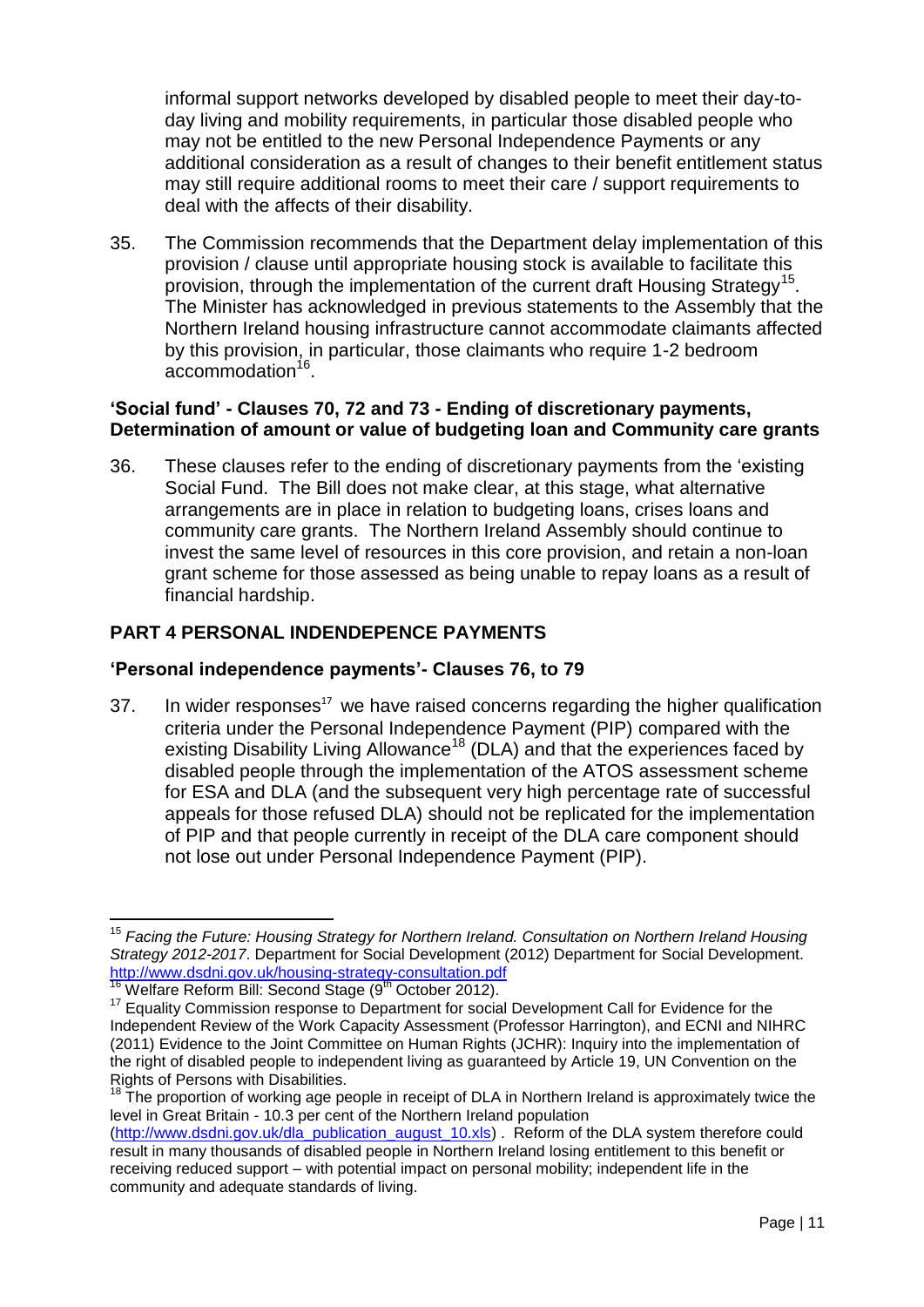38. The Commission has responded to both consultations undertaken by DSD and DWP regarding the regulations for the introduction of Personal Independence Payments. The Commission is not aware of the outcomes to responses to the two recent public consultations on the Personal Independence Payments.

# **'Entitlement and payability: further provision' - Clause 85 – Hospital in-patients**

39. In respect to Clause 85 of the Bill, there appears to be no account taken of our recommendations regarding the withdrawal of the mobility component of the Personal Independence Payments for hospital inpatients. The Bill specifies that for the first 28 days after the claimant becomes a hospital inpatient that they will continue to receive the relevant disability benefit after which time it will be withdrawn. We have recommended to the Department that this period be extended for disabled adults to approximately the same period allowed for disabled children to retain the mobility component. We do not see the justification for limiting access to the mobility component for adults in comparison with the extended timeline provided for children<sup>19</sup>.

<sup>19</sup> Equality Commission response to DSD Draft Consultation on DLA Reform and Personal Independence Payment (PIP) – Completing the Detailed Design (201[2http://www.equalityni.org/sections/default.asp?secid=8&cms=Publications\\_Disability\\_consultation](http://www.equalityni.org/sections/default.asp?secid=8&cms=Publications_Disability_consultation+responses&cmsid=7_33_229&id=229) [+responses&cmsid=7\\_33\\_229&id=229](http://www.equalityni.org/sections/default.asp?secid=8&cms=Publications_Disability_consultation+responses&cmsid=7_33_229&id=229)

 $\overline{\phantom{a}}$